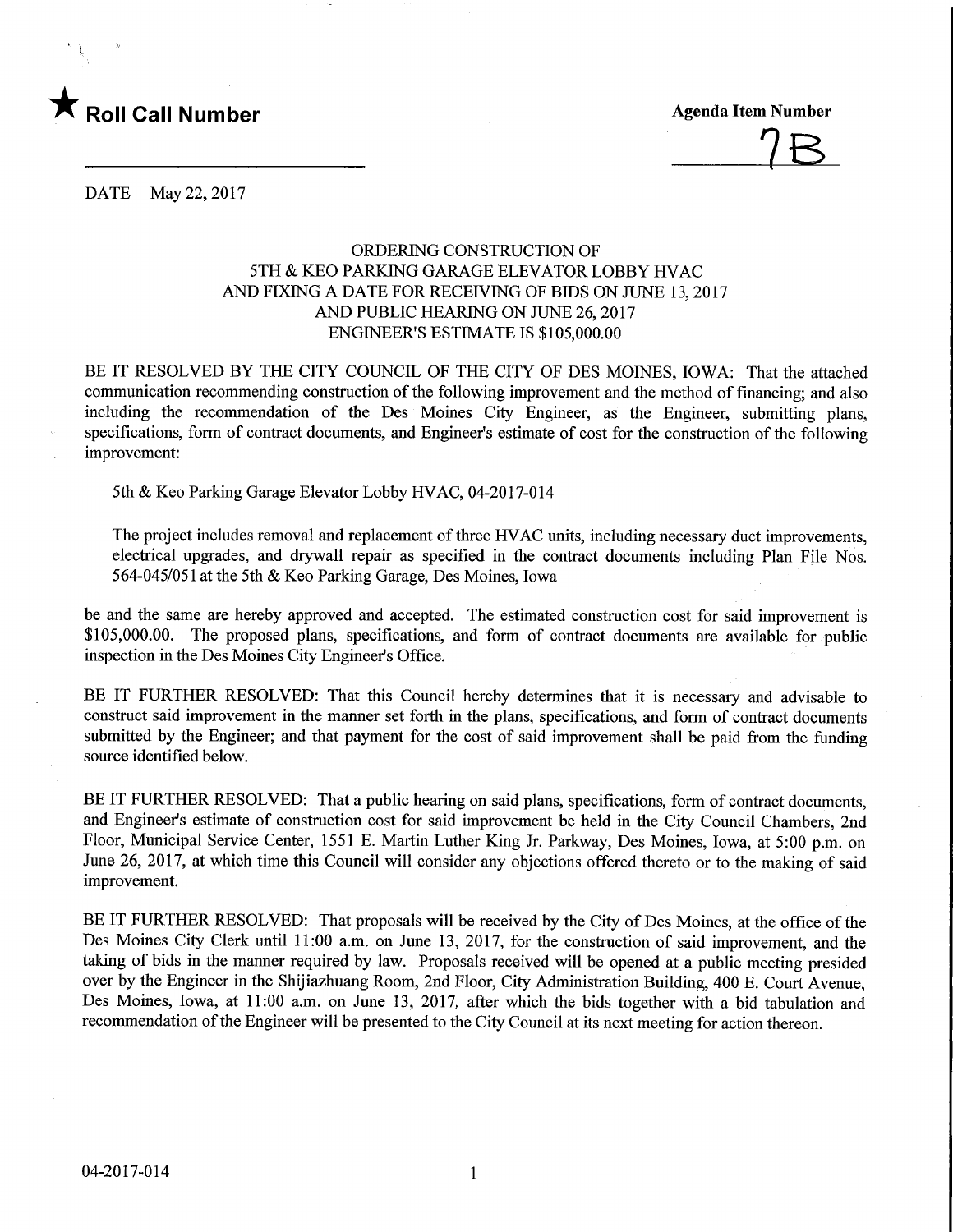

Roll Call Number Agenda Item Number Agenda Item Number Agenda Item Number Agenda Item Number  $\eta\beta$ 

DATE May 22, 2017

BE IT FURTHER RESOLVED: That an appropriate Notice to Bidders for said improvement be posted, and Notice of Public Hearing for said improvement be published in the Des Moines Register, all as provided and directed by Chapter 26 and/or 314, Code of Iowa.

(City Council Communication Number  $17 - 44$   $\epsilon$  attached.)

Moved by to adopt.

Kathleen Vanderpool Deputy City Attorney

FORM APPROVED: FUNDS AVAILABLE

 $\overline{\mathcal{X}}$ 

Daniel E. Ritter Des Moines Finance Director

Funding Source: 2017-2018 CIP, Page Parking - 4, Parking Facility Rehab/Repair Program, PG016, Parking System Revenue

| <b>COUNCIL ACTION</b> | <b>YEAS</b> | <b>NAYS</b> | <b>PASS</b> | <b>ABSENT</b>   |
|-----------------------|-------------|-------------|-------------|-----------------|
| <b>COWNIE</b>         |             |             |             |                 |
| <b>COLEMAN</b>        |             |             |             |                 |
| <b>GATTO</b>          |             |             |             |                 |
| <b>GRAY</b>           |             |             |             |                 |
| <b>HENSLEY</b>        |             |             |             |                 |
| <b>MOORE</b>          |             |             |             |                 |
| <b>WESTERGAARD</b>    |             |             |             |                 |
| <b>TOTAL</b>          |             |             |             |                 |
| <b>MOTION CARRIED</b> |             |             |             | <b>APPROVED</b> |
|                       |             |             |             |                 |
|                       |             |             |             |                 |

I, Diane Rauh, City Clerk of said City Council, hereby certify that at a meeting of the City Council, held on the above date, among other proceedings the above was adopted.

IN WITNESS WHEREOF, I have hereunto set my hand and affixed my seal the day and year first above written.

Mayor